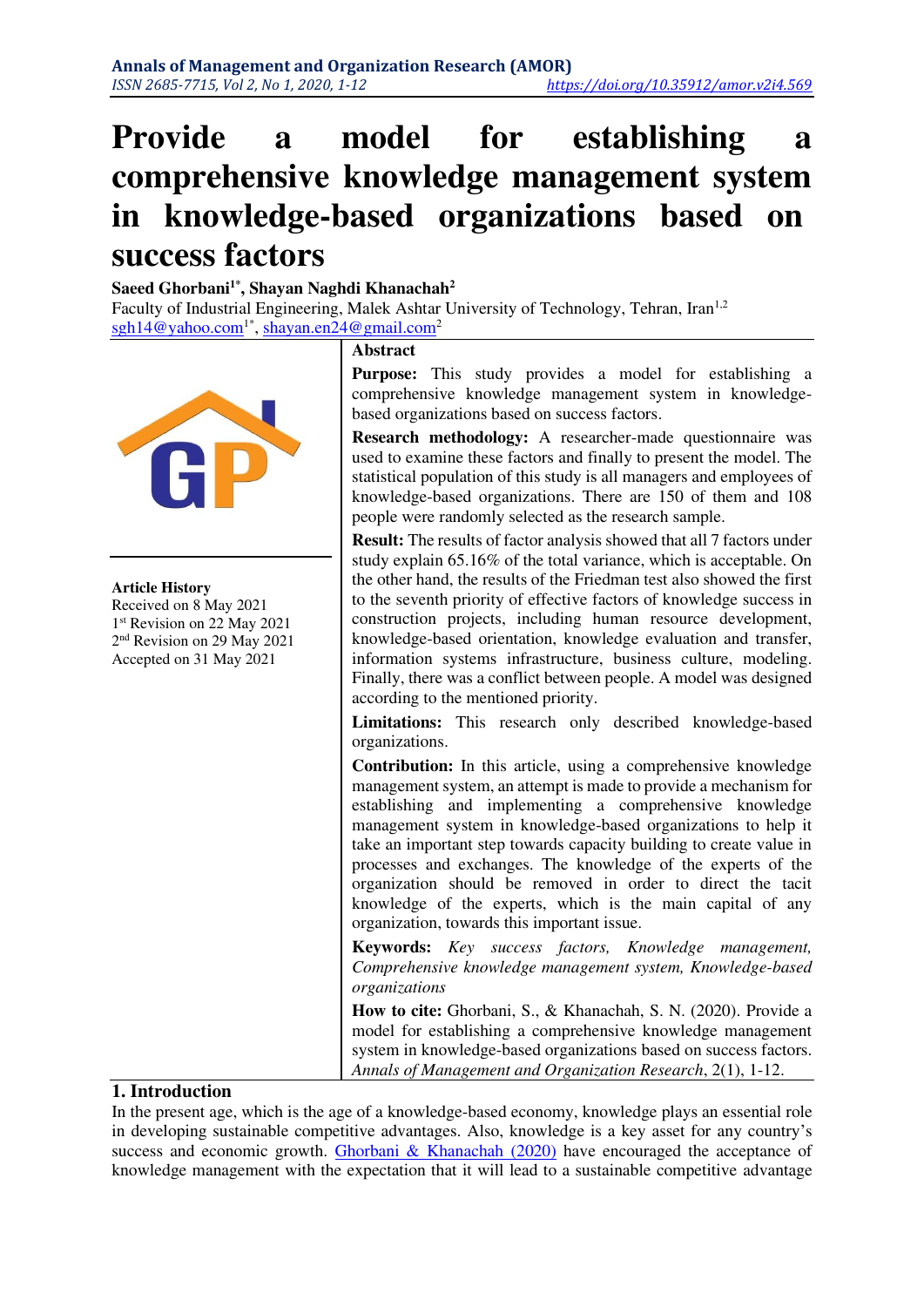and improved performance. Knowledge that is managed leads to the system's growth and initiative, and therefore, its survival is very effective [\(Sharma, Fantin, Prabhu, Guan, & Dattakumar, 2016\).](#page-11-0) The American Center for Quality and Productivity defines knowledge management as strategies and processes for identifying, storing, and utilizing knowledge. Proper use of knowledge and timely application of its indicators, which is knowledge management, can solve all the leading problems of an organizatio[n \(Ovalle, Márquez, & Salomón, 2004\).](#page-11-1)

The purpose of KM is to find a systematic way to organize, make available the organization's intangible assets, and strengthen the culture of continuous learning and knowledge sharing in the organization [\(Alrawi & Elkhatib, 2009\).](#page-10-1) Most organizations are looking for knowledge management benefits to focus on knowledge management and invest heavily in information technology [\(M. Zahedi, Akhavan,](#page-11-2)  & Naghdi Khanachah, 2020). Therefore, the need for purposeful study and extensive research on the main and key factors of success in knowledge management is vital and organizations should identify and be aware of the factors influencing the success of knowledge management actions because of neglect and inattention to these factors. The efforts of the organization in this regard will not bring any results [\(M. R. Zahedi & Naghdi Khanachah, 2020\).](#page-11-3)

Organizations' desire is fundamental to defining a proper knowledge management system and managing it efficiently and secretively [\(Arif & Shalhoub, 2014\).](#page-10-2) Therefore, the knowledge management program needs to address the key success factors for achieving optimal performance in the top-secret. Key success factors can be defined as areas in which detrimental outcomes will ensure successful competitive performance for the organizatio[n \(Kluge, Stein, & Licht, 2001\).](#page-10-3) The key factors of success can be considered important areas of management planning and action in those areas can be considered useful to achieve efficiency [\(Sallis & Jones, 2013\).](#page-11-4) In KM, the key factors for success can be considered activities that are necessary to ensure its successful implementation. If they do not exist, these activities must be created and nurtured by [Shand \(1994\),](#page-11-5) and if they exist, they must be developed. If knowledge management is an important determinant of an organization's success, the analysis of key factors in knowledge management is an effective tool to identify the main processes that ensure knowledge management success [\(Fuller, 2012;](#page-10-4) [Pan & Scarbrough, 1999;](#page-11-6) [Shand, 1994\).](#page-11-5)

Believing in the vital role of knowledge in achieving sustainable competitive advantage, organizations today try to systematically control the value of their knowledge assets to achieve strategic goals by using new systems and optimizing these assets. Benefit from their performance. People in projects do not usually act based on new procedures and processes defined by the organization's experts. They prefer to base their past experiences on the tasks assigned to them and use them as the basis of their task[s \(Yuan, Olfman, & Yi, 2020\).](#page-11-7) One of the important tasks of knowledge management is to document their experiences and share them with other people, and in addition to maintaining the experience and knowledge of people, it also helps to promote other people [\(Al-Kurdi, El-Haddadeh, & Eldabi, 2020\).](#page-10-5) The main importance and application of the basic factors of knowledge management success is that the organization can achieve the desired performance (Arif  $&$  Shalhoub, 2014). Therefore, any activity that the organization performs in implementing knowledge management must be pre-reviewed and planned for optimal performance in the success factors [\(Jain & Moreno, 2015\)](#page-10-6).

#### **2. Literature review**

#### *2.1. Key success factors in implementing knowledge management*

[Mendoza et al \(2007\)](#page-11-8) consider the key factors of success to be areas in which satisfactory results are guaranteed to ensure the organization's success. Despite this, no systematic work can identify a coherent set of key success factors for implementing KM in small and medium-sized businesses [\(Mendoza,](#page-11-8)  Marius, Pérez, & Grimán, 2007). Studies on the implementation of KM in developed countries have also been widely focused on large organizations. Therefore, the existing factors are mainly related to large organizations and reflect the position and needs of these organizations. Implementing these factors in small and medium business environments without understanding their special conditions cannot be appropriate. Therefore, there is an urgent need to develop appropriate knowledge management approaches in small and medium-sized businesses [\(Ansari, Youshanlouei, & Mood, 2012\).](#page-10-7)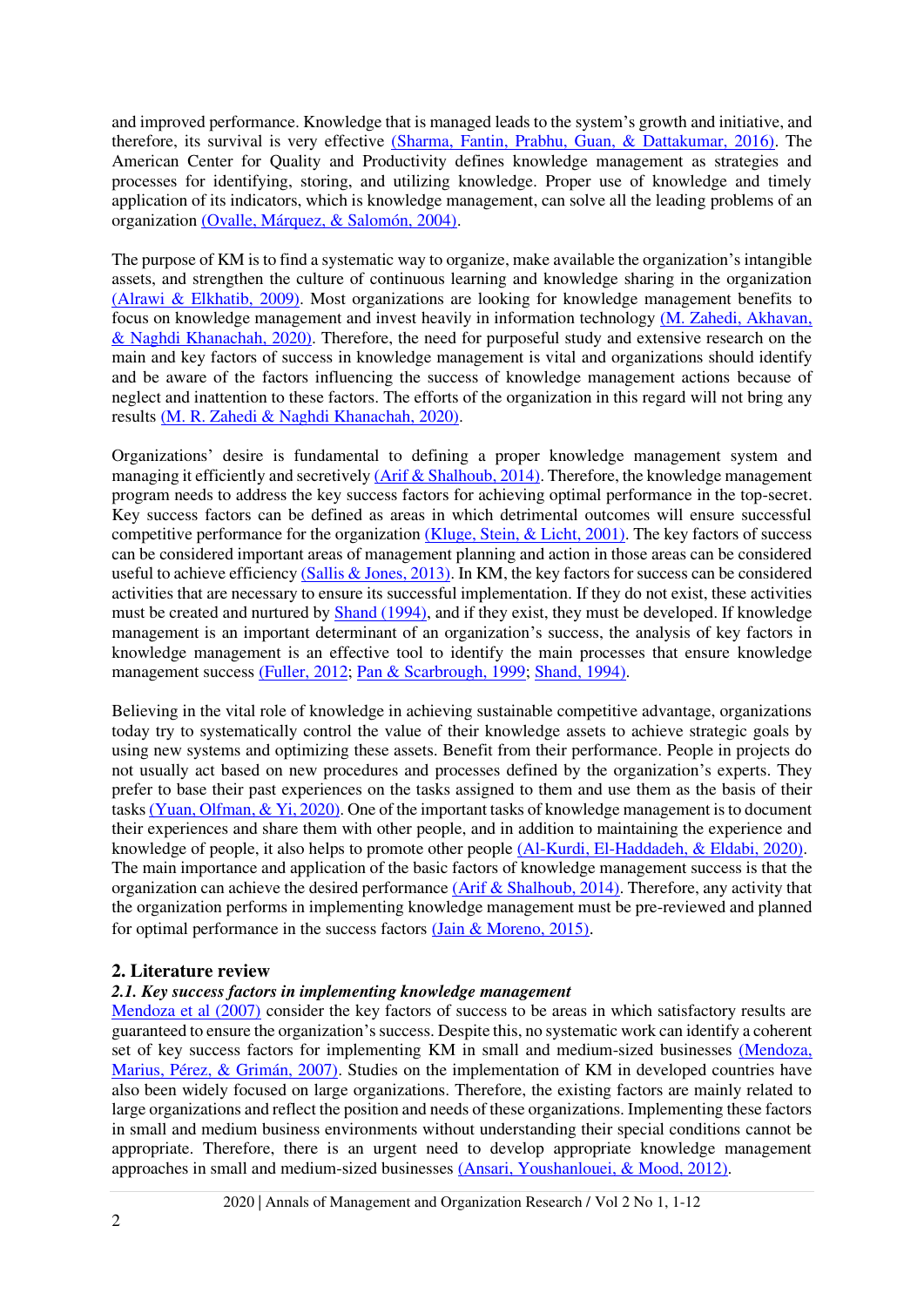[Wong \(2005\)](#page-11-9) surveyed 31 levels of knowledge management projects in 24 companies. In this study, eight major factors were identified that have played a significant role in the successful implementation of KM. [Choy and Suk \(2005\)](#page-10-8) have identified six important factors in the successful implementation of KM. He states that for the successful implementation of knowledge management, top management support for KM strategy, senior knowledge manager or equivalent and knowledge management infrastructure, knowledge typology and knowledge repositories, KM systems and tools, incentives Shares knowledge and supportive culture as necessary. [Ayatollahi and Zeraatkar \(2020\)](#page-10-9) also mention the following factors: support for top management, organizational culture, technological infrastructure, knowledge management strategy, performance measurement, organizational infrastructure, activities and processes, rewards and incentives, limitations, education, human resource management, and role modeling.

[Massaro et al. \(2016\)](#page-10-10) conducted a study entitled "Implementing Knowledge Management in Small and Medium-sized Businesses in Malaysia and Pakistan," which showed that the key factors for success were expressed in the form of 12 items, including top management support, appropriate cultural knowledge, financial resources, technological infrastructure, inter-departmental relations, human resources development, employment of knowledge-oriented people, knowledge management strategy, rewards and incentives for knowledge performance, systematic knowledge management activities and processes, core business values and organizational infrastructure [\(Massaro, Handley, Bagnoli, &](#page-10-10)  Dumay, 2016).

[Mousavizade & Shakibazad \(2019\)](#page-11-10) conducted a study entitled "Identifying and ranking the key factors of knowledge management success using the fuzzy quality performance enhancement approach: a case study" in which a qualitative-quantitative-qualitative three-stage strategy was used. In the first qualitative part and the first stage of the research, by conducting a case study, the key factors of knowledge management success and knowledge management results were identified in Meko Company. Then, in the quantitative and second stages of the research, the key factors of knowledge management success identified in the first qualitative part were identified. Using the fuzzy quality performance extension approach, it was ranked. In the second qualitative and third stages of the research, strategies for realizing and improving the key factors of knowledge management success in Meko company are presented. In this research, the key factors of knowledge management success are prioritized in the company. Meko includes "Human Resource Management", "Management Support and Leadership", "Organizational Infrastructure", "Organizational Culture", "Activities and Processes", "Motivational Measures". "Principles". "Education". "Friendly Personality" "Knowledge "Principles", "Education", "Friendly Personality" "Knowledge Management", "Information Technology" and "Measurement" [\(Huang & Lai, 2012;](#page-10-11) [Mousavizade &](#page-11-10)  [Shakibazad, 2019\).](#page-11-10)

[Ghomi and Barzinpour \(2018\)](#page-10-12) conducted a study entitled "Identifying the success factors of knowledge management in project-based companies" in which this study tried to identify the success factors of knowledge management in these companies. In order to test the effect of cultural, organizational, structural and process factors on the effectiveness of knowledge management, the least squares method has been used. This study shows that there are cultural factors that strongly influence the success of knowledge management in addition to IT support and organizational elements. These factors in the project teams of organizations compensate for the lack of organizational procedures and lack of organizational memory [\(Ghomi & Barzinpour, 2018\).](#page-10-12)

| Table 1. List of key success factors in implementing knowledge management from the perspective of |  |  |  |  |
|---------------------------------------------------------------------------------------------------|--|--|--|--|
| researchers                                                                                       |  |  |  |  |

| Key success factors in<br>implementing KM | Research/year                                                    |
|-------------------------------------------|------------------------------------------------------------------|
| Leadership and                            | (Alrawi & Elkhatib, 2009; Ghomi & Barzinpour, 2018; Huang & Lai, |
| leadership support                        | 2012; Karami, Alvani, Zare, & Kheirandish, 2015; Kumar, Singh, & |
|                                           | Haleem, 2015; Massaro et al., 2016; Wong, 2005)                  |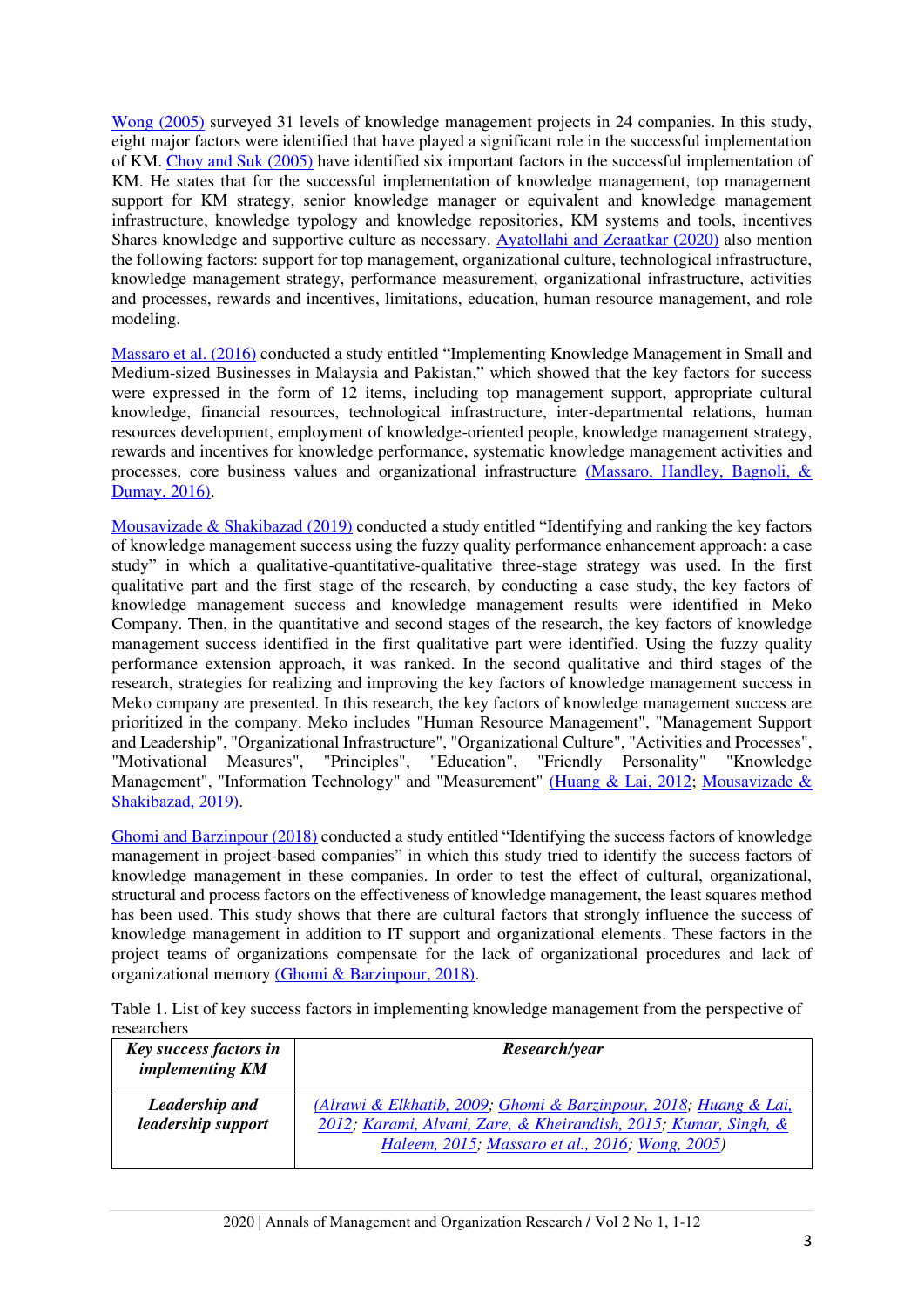| <b>Culture</b>                  | (Karami et al., 2015; Kumar et al., 2015; Massaro et al., 2016;                  |
|---------------------------------|----------------------------------------------------------------------------------|
|                                 | Mendoza et al., 2007; Sedighi & Zand, 2012; Wong, 2005; M. Zahedi et             |
|                                 | al., 2020)                                                                       |
|                                 |                                                                                  |
| <b>Information</b>              | (Huang & Lai, 2012; Massaro et al., 2016; Pan & Scarbrough, 1999;                |
| <b>Technology</b>               | Sedighi & Zand, 2012; Wong, 2005; M. Zahedi et al., 2020)                        |
|                                 |                                                                                  |
| <b>Goals and strategies</b>     | (Huang & Lai, 2012; Massaro et al., 2016; Mendoza et al., 2007;                  |
|                                 | Sedighi & Zand, 2012)                                                            |
|                                 |                                                                                  |
| <b>Evaluation</b> system        | (Ghomi & Barzinpour, 2018; Huang & Lai, 2012; Kumar et al., 2015;                |
|                                 | Sedighi & Zand, 2012)                                                            |
|                                 |                                                                                  |
| <b>Organizational</b>           | (Fuller, 2012; Ghorbani & Khanachah, 2020; Mendoza et al., 2007;                 |
| infrastructure                  | Pan & Scarbrough, 1999; Sedighi & Zand, 2012)                                    |
|                                 |                                                                                  |
| <b>Activities and processes</b> | (Ghorbani & Khanachah, 2020; Massaro et al., 2016; Mendoza et al.,               |
|                                 | 2007; Sedighi & Zand, 2012)                                                      |
|                                 |                                                                                  |
| <b>Stimulus incentives</b>      | (Kumar et al., 2015; Mendoza et al., 2007; Sedighi & Zand, 2012;                 |
|                                 | Wong, 2005; M. R. Zahedi & Khanachah, 2020)                                      |
|                                 |                                                                                  |
| <b>Resources</b>                | (Huang & Lai, 2012, Kumar et al., 2015, Mendoza et al., 2007; Sedighi            |
|                                 | & Zand, 2012)                                                                    |
|                                 |                                                                                  |
| <b>Education</b>                | (Ghomi & Barzinpour, 2018, Huang & Lai, 2012; Karami et al., 2015;               |
|                                 | Massaro et al., 2016; Sedighi & Zand, 2012)                                      |
|                                 |                                                                                  |
| <b>Human resources</b>          | (Fuller, 2012; Huang & Lai, 2012; Karami et al., 2015; Massaro et al.,           |
| management                      | 2016; Sedighi & Zand, 2012; M. Zahedi et al., 2020)                              |
|                                 |                                                                                  |
| <b>Modeling</b>                 | <u>(Karami et al., 2015; Kumar et al., 2015; Mendoza et al., 2007; Pan &amp;</u> |
|                                 | Scarbrough, 1999; Sedighi & Zand, 2012; Wong, 2005)                              |
|                                 |                                                                                  |





2020 | Annals of Management and Organization Research / Vol 2 No 1, 1-12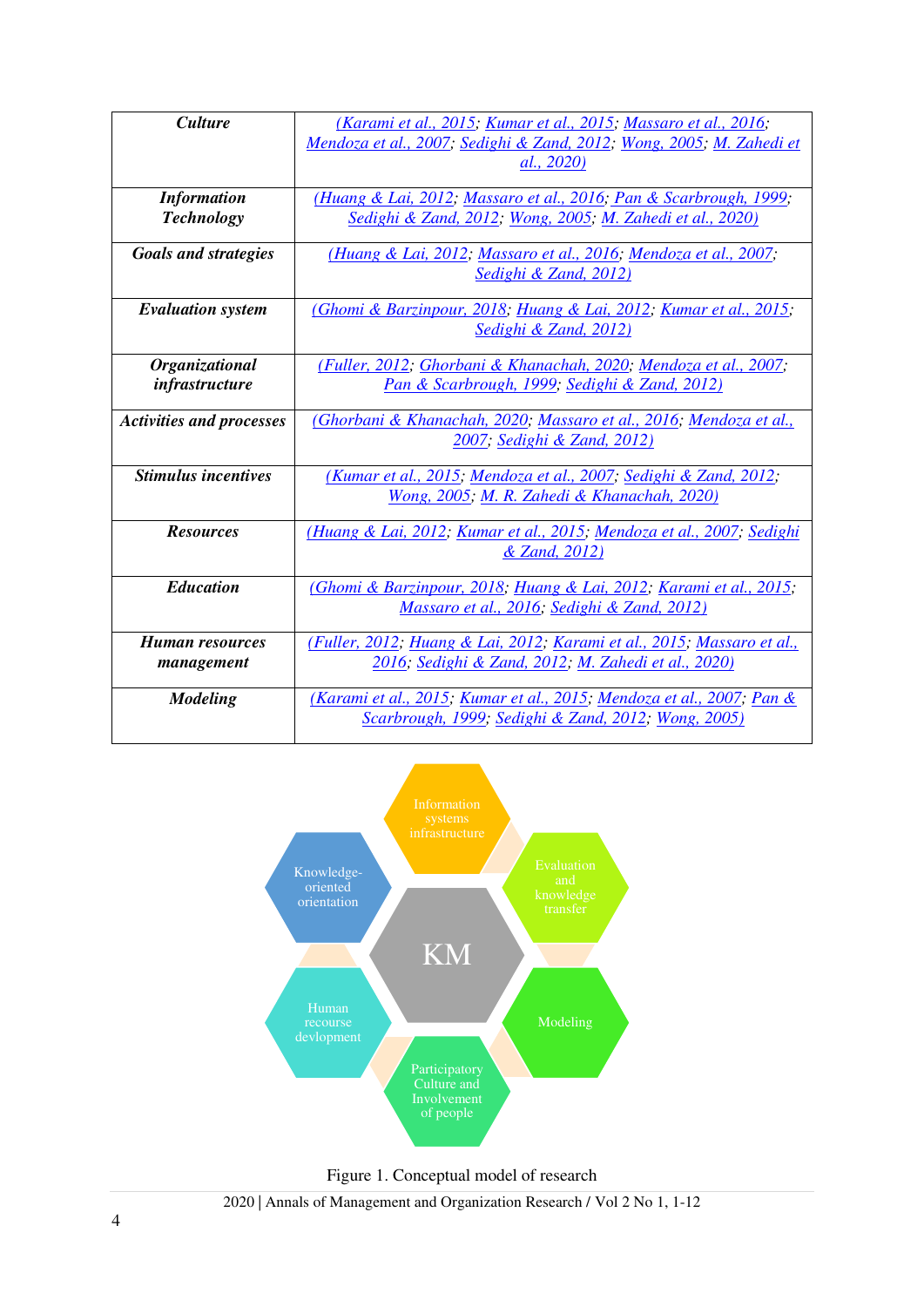## **3. Research methodology**

The statistical population of the present study will be all managers and employees of knowledge-based organizations in Tehran. There are 150 of them. To determine the minimum sample size required, the Morgan table is used for the community.

## *3.1. Sample and sampling method*

The size of the study population was 150 people. Based on the Morgan table [\(Krejcie & Morgan, 1970\)](#page-10-10) and simple random method, 108 people were selected as the research sample.

### *3.2. Research tool knowledge management questionnaire*

This press release has 67 questions and its purpose is to measure the knowledge management of knowledge-based organizations in Tehran. The scoring method is based on the Likert spectrum of 5 options, which is presented in the table of options below, as well as the points related to each option:

Table 2. Likert Scale

| Option | Very Little | Little | Medium | Much | Very Much |
|--------|-------------|--------|--------|------|-----------|
| Score  |             |        |        |      |           |

## *3.3. Reliability of the Questionnaire*

To calculate the validity of a journal press release, various methods such as: retest, halving the test, calculating the Cronbach's alpha loss, etc. are used. In this study, a questionnaire to assess the importance of criteria among experts was completed. Cronbach's alpha coefficient was used to evaluate the reliability of the questionnaire .

$$
R_a = \frac{J}{J-1} (1 - \frac{\sum sj^2}{S^2})
$$

*S: Total variance*

*Sj*<sup>2</sup> *: The variance of the scores of each subset J* 2 *: Number of questionnaire subset questions*

## **4. Findings**

The Cronbach's alpha test method was used to determine the reliability of the measuring instrument. If Cronbach's alpha is greater than 0.7, the result will be valid. For this purpose, after completing questionnaires and factor analysis and finding the factors, reliability was checked by SPSS software using Cronbach's alpha test.

|--|

| Component                                      | Number of questions | Cronbach's values |
|------------------------------------------------|---------------------|-------------------|
| human recourse devlopment                      | 15                  | 0.71              |
| Knowledge-oriented orientation                 | 11                  | 0.72              |
| Participatory culture and people's involvement | 17                  | 0.70              |
| <i>information systems</i>                     | 7                   | 0.85              |
| Evaluation and knowledge transfer              | 12                  | 0.73              |
| Modeling                                       | $\mathcal{F}$       | 0.78              |
| The whole questionnaire                        | 68                  | 0.77              |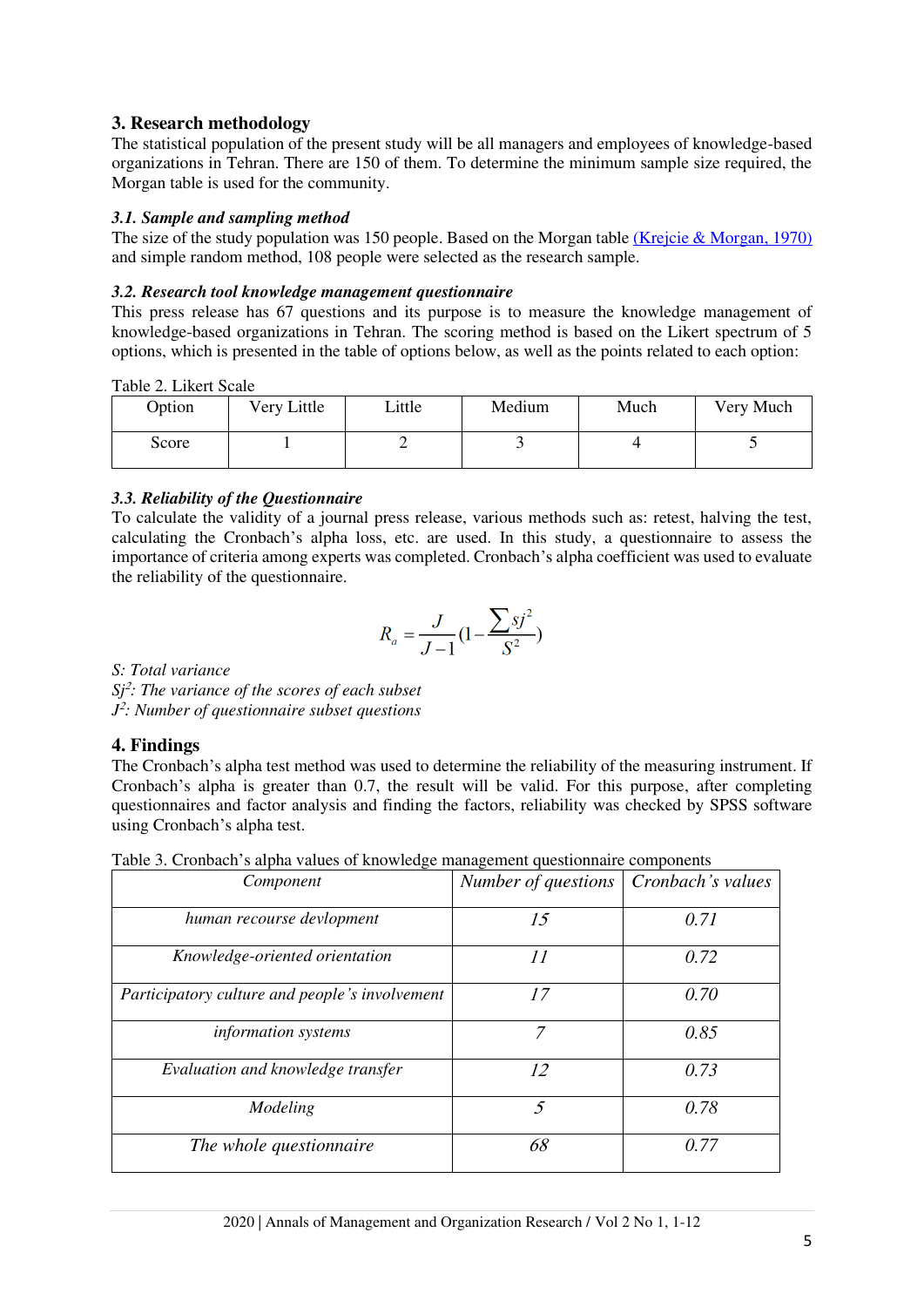Given that Cronbach's alpha values for all components and total questions of the questionnaire are higher than 0.7. Therefore, the questionnaire has acceptable reliability.

The exploratory factor analysis method was used to determine the factors of knowledge management. Exploratory factor analysis is a method by which different factors can be discovered from the questionnaire.

#### *4.1. Inferential analysis of data*

In the hypothesis test or significance test, the researcher rejects or accepts the null hypothesis. If H0 is accepted, it is assumed that H1 is rejected and if H0 is rejected, H1 is accepted. To determine the statistical significance of a research study, the researcher must determine its probable level or significance level; To test the null hypothesis against it if the results of a possible study show less than this level.

#### *4.2. Hypotheses tests*

The KMO statistic was about 0.92, which indicates the adequacy of sampling. Significance of the Bartlett's Test also showed that the conditions for factor analysis were met.

Table 4. Result of Bartlett's Test of Sphericity

| KMO Scale                            | (1/92    |
|--------------------------------------|----------|
| <b>Bartlett's Test of Sphericity</b> | 18520/27 |
| Degrees of freedom                   | 2210     |
| Significance level                   | 0/00     |

The second column of Table 5 shows the amount of variance of each variable, which the set of factors could explain. The values of this variance fluctuate between 0 and 1. The closer the values are to 1, the better. Also, based on what can be seen, it can be said that the sum of the extracted factors and how much they were able to explain the changes in each item.

Table 5. Common factors and indicators

|                                              | <b>Indicators</b>                                     | primitive      | <b>Extraction</b> |
|----------------------------------------------|-------------------------------------------------------|----------------|-------------------|
|                                              | Attracting people based on knowledge competencies     | 1              | 0/71              |
|                                              | Knowledge competency-based promotion                  | 1              | 0/70              |
|                                              | People's participation in education                   | 1              | 0/77              |
|                                              | Emphasis on the role of scholars                      | 1              | 0/74              |
| The first factor: human resource development | Knowledge-based payment                               | 1              | 0/81              |
|                                              | Provide training in problem solving and creativity    | $\overline{I}$ | 0/73              |
|                                              | Human Resource Development Program                    | 1              | 0/70              |
|                                              | Mechanisms for disseminating research                 | 1              | 0/79              |
|                                              | Valuing people's knowledge creation in projects       | 1              | 0/84              |
|                                              | Resource allocation with knowledge promotion approach |                | 0/77              |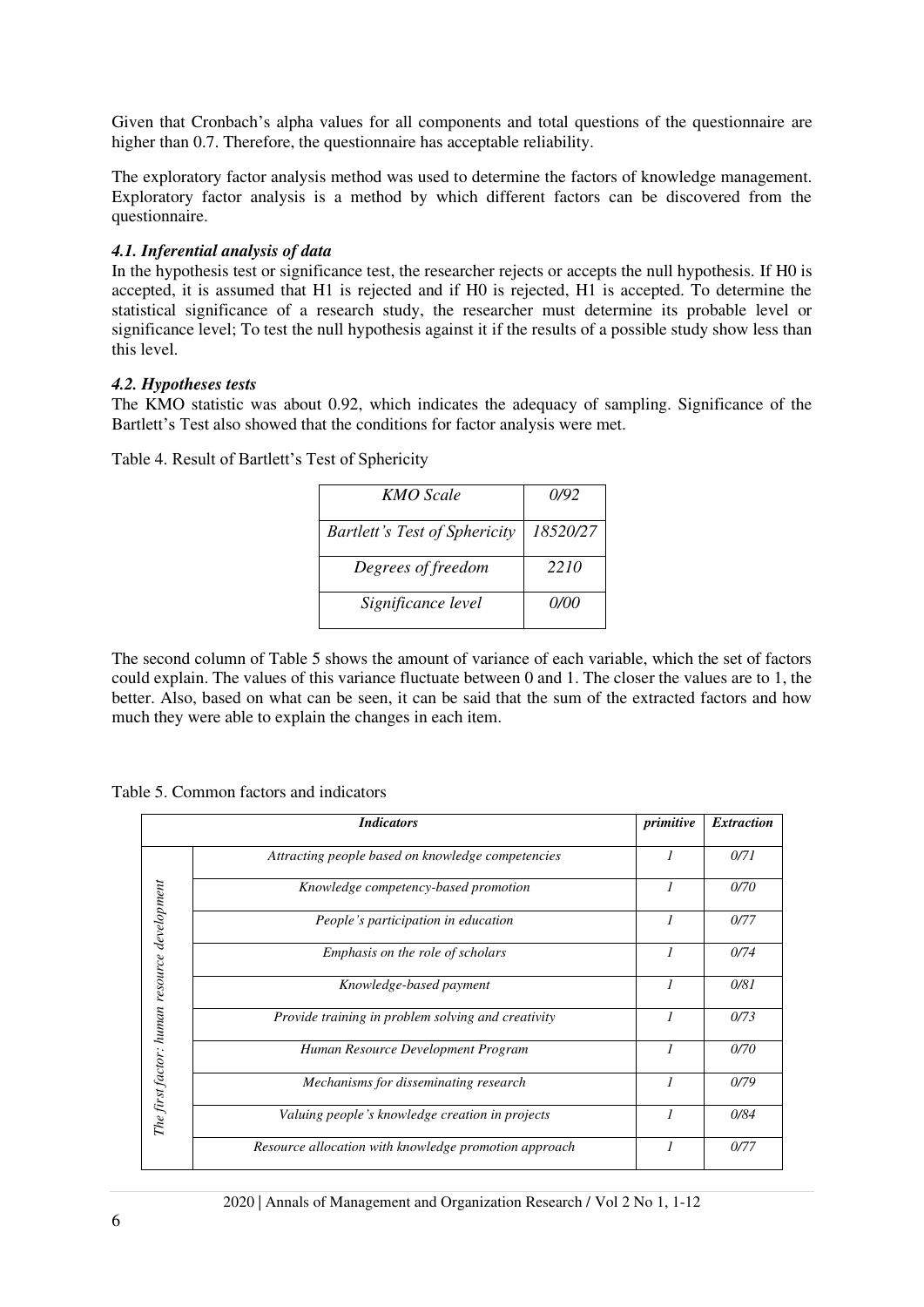|                                                           | Mechanism for reflecting the scientific and technical opinions of individuals | 1              | 0/75   |
|-----------------------------------------------------------|-------------------------------------------------------------------------------|----------------|--------|
|                                                           | Priority to nurture scientists                                                | $\mathcal I$   | 0/81   |
|                                                           | Targeting with a knowledge creation approach                                  | 1              | 0/83   |
|                                                           | Rewards based on knowledge management                                         | 1              | 0/78   |
|                                                           | Systematic maintenance of knowledgeable people                                | 1              | 0/78   |
|                                                           | Acceptance of knowledge management by managers                                | $\mathcal{I}$  | 0/76   |
|                                                           | Develop a vision with a knowledge-based approach                              | 1              | 0/78   |
|                                                           | Designing knowledge management deployment mechanisms                          | $\mathcal I$   | 0/80   |
|                                                           | Participate in knowledge sharing                                              | $\mathcal I$   | 0/79   |
|                                                           | Attention to learning and knowledge sharing                                   | $\mathcal{I}$  | 0/80   |
| The second factor: knowledge-oriented orientation         | Priority to learn to learn                                                    | $\mathcal{I}$  | 0/70   |
|                                                           | Performance appraisal with knowledge promotion approach                       | $\mathfrak{I}$ | 0/74   |
|                                                           | Alignment of knowledge management strategy with business strategy             | $\mathcal I$   | 0/71   |
|                                                           | Knowledge transfer processes from individual to organizational level          | $\mathfrak{I}$ | 0/76   |
|                                                           | Establishment of knowledge cycle in projects                                  | $\mathcal{I}$  | 0/81   |
|                                                           | Documenting experiences and research results                                  | 1              | 0/83   |
|                                                           | Trusted space                                                                 | $\mathcal{I}$  | 0/76   |
|                                                           | Culture of creativity and innovation                                          | 1              | 0/81   |
|                                                           | Acceptance of knowledge management system by project management               | $\mathcal{I}$  | 0/83   |
|                                                           | Pay attention to innovation strategy                                          | 1              | 0/85   |
|                                                           | Encourage people to plan and evaluate things                                  | $\mathcal{I}$  | 0/76   |
| Factor 3: Participatory culture of individual involvement | Encourage creativity and innovation                                           | 1              | 0/73   |
|                                                           | Encourage teamwork and knowledge sharing                                      | $\mathcal{I}$  | 0.63   |
|                                                           | Assign top position to idea makers                                            | 1              | 0/83   |
|                                                           | Team building concerns                                                        | $\mathcal I$   | 0/80   |
|                                                           | Encourage group activities                                                    | 1              | 0/84   |
|                                                           | To share knowledge and experiences between people                             | $\mathcal{I}$  | 0/82   |
|                                                           | Sharing new ideas in meetings                                                 | $\mathcal{I}$  | 0/78   |
|                                                           | Trusted space                                                                 | $\mathcal{I}$  | $0/81$ |
|                                                           | Use the full capacity and power of people                                     | $\mathcal I$   | 0/81   |
|                                                           | The ultimate effort of people to maximize projects in the best way            | $\mathcal{I}$  | 0/82   |
|                                                           | Design and implementation of the suggestion system                            | $\mathcal{I}$  | 0/77   |
|                                                           | Teamwork structure                                                            | $\mathcal{I}$  | 0/81   |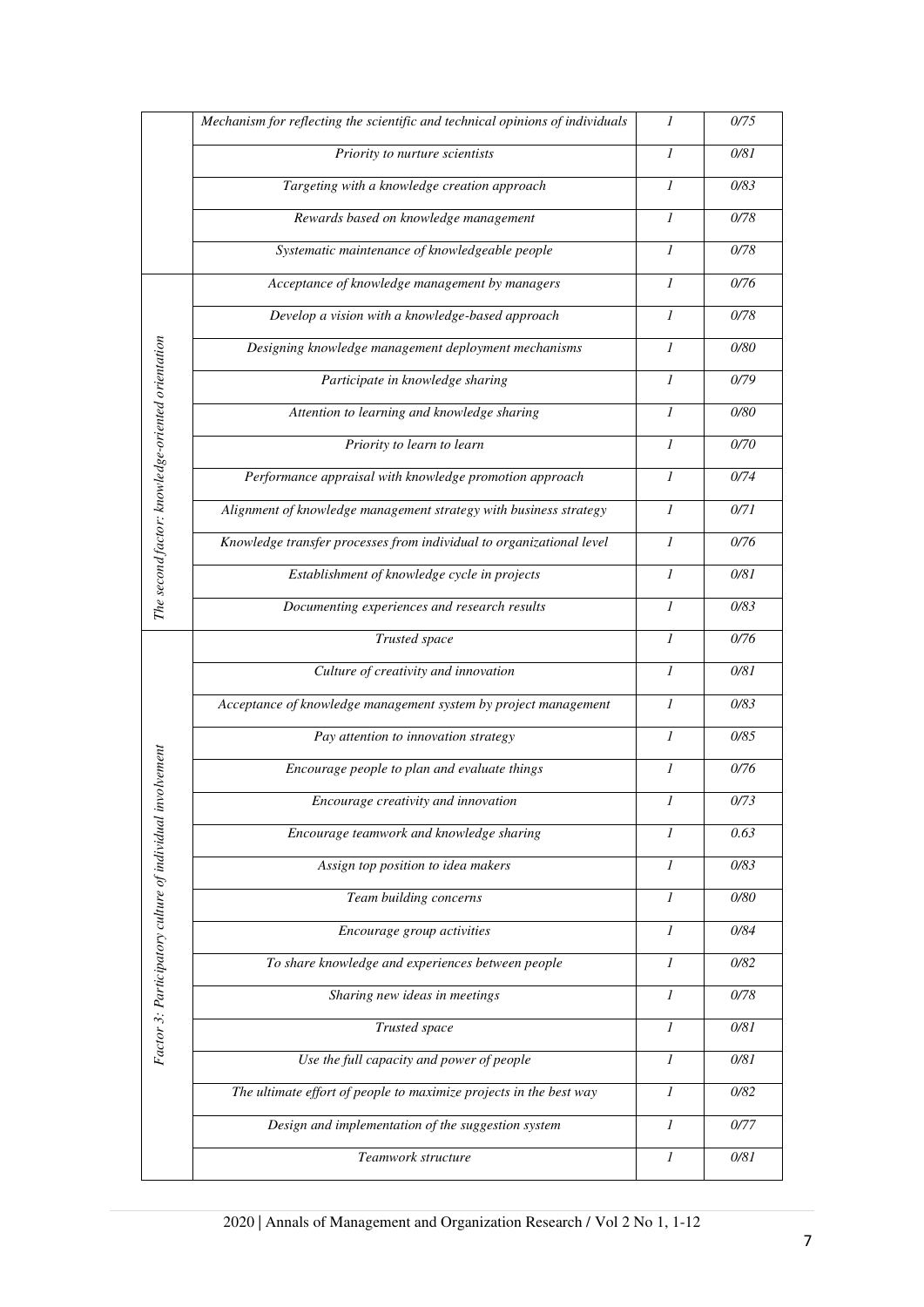|                                             | Existence of complete IT infrastructure                               | $\mathcal{I}$    | 0/80 |
|---------------------------------------------|-----------------------------------------------------------------------|------------------|------|
|                                             | Internal support for knowledge sharing                                | $\mathcal I$     | 0/87 |
|                                             | IT capability                                                         | $\mathcal{I}$    | 0/79 |
| Informational                               | Virtual group discussion mechanisms                                   | $\mathcal{I}$    | 0/79 |
|                                             | Proportion of information system with knowledge sharing               | $\mathcal{I}$    | 0/82 |
| Factor 4: Systems infrastructure            | Existence of user-friendly electronic systems                         | $\mathcal{I}$    | 0/82 |
|                                             | Use expert systems and decision support                               | $\mathcal{I}$    | 0/83 |
|                                             | Teaching methods to transfer knowledge to individuals                 | $\mathcal{I}$    | 0/76 |
|                                             | Designing appropriate knowledge assessment mechanisms                 | $\mathcal{I}$    | 0/78 |
|                                             | Educational methods based on systems thinking                         | $\mathcal{I}$    | 0/84 |
|                                             | Calculate appropriate scales for knowledge assessment                 | 1                | 0/78 |
|                                             | Teaching methods based on group learning development                  | 1                | 0/79 |
|                                             | Emphasis on network structure to promote knowledge                    | $\mathcal{I}$    | 0/79 |
|                                             | Processes to facilitate knowledge exchanges                           | $\mathcal{I}$    | 0/73 |
|                                             | Facilitate access to knowledge                                        | $\mathcal{I}$    | 0/85 |
|                                             | Communication networks for information distribution                   | $\mathcal{I}$    | 0/84 |
| Factor 5: Evaluation and knowledge transfer | Knowledge transfer using the teacher-student system                   | $\mathcal{I}$    | 0/77 |
|                                             | Attention to knowledge capital in performance appraisal               | $\mathfrak{I}$   | 0/82 |
|                                             | Structure facilitating knowledge exploration                          | $\mathcal I$     | 0/73 |
| Factor 6: Modeling                          | Existence of processes for modeling                                   | $\mathcal{I}$    | 0/70 |
|                                             | Comparison of work processes of research projects with other projects | $\mathcal{I}$    | 0/79 |
|                                             | Existence of guidelines for modeling                                  | $\mathcal{I}$    | 0/77 |
|                                             | Existence of knowledge promotion standards                            | $\mathcal{I}$    | 0/82 |
|                                             | Encourage people to emulate the best experiences of others            | $\boldsymbol{l}$ | 0/83 |

Using principal component analysis and varimax rotation, all 67 research variables were summarized into 7 factors. These factors explain 65.16% of the total variance, which indicates the desirability of the computed model in explaining the factors affecting the success of the knowledge management system. The first factor and development of human resources with a variance of 20.84 is in priority and the factor of knowledge-oriented orientation with a variance of 14.58 in the second place, participatory factor and culture and participation of individuals with a variance of 10.94 in the third place, the fourth factor of the Minister of Information Systems Explains the variance of the dependent variable at about 9.86. The fifth factor is evaluation and knowledge transfer with a variance of 4.59. The modeling factor with a variance of 2.27 is in sixth place.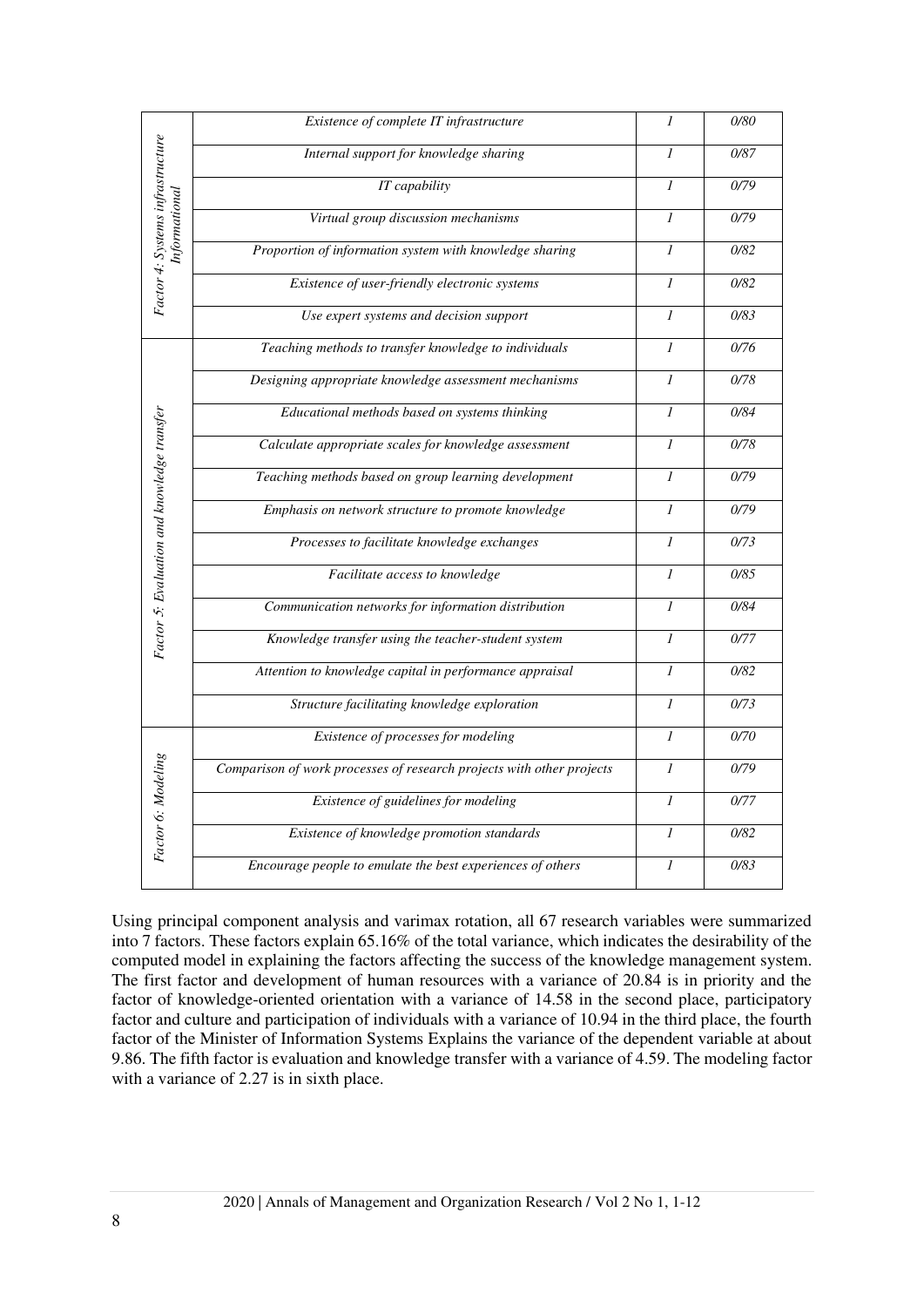

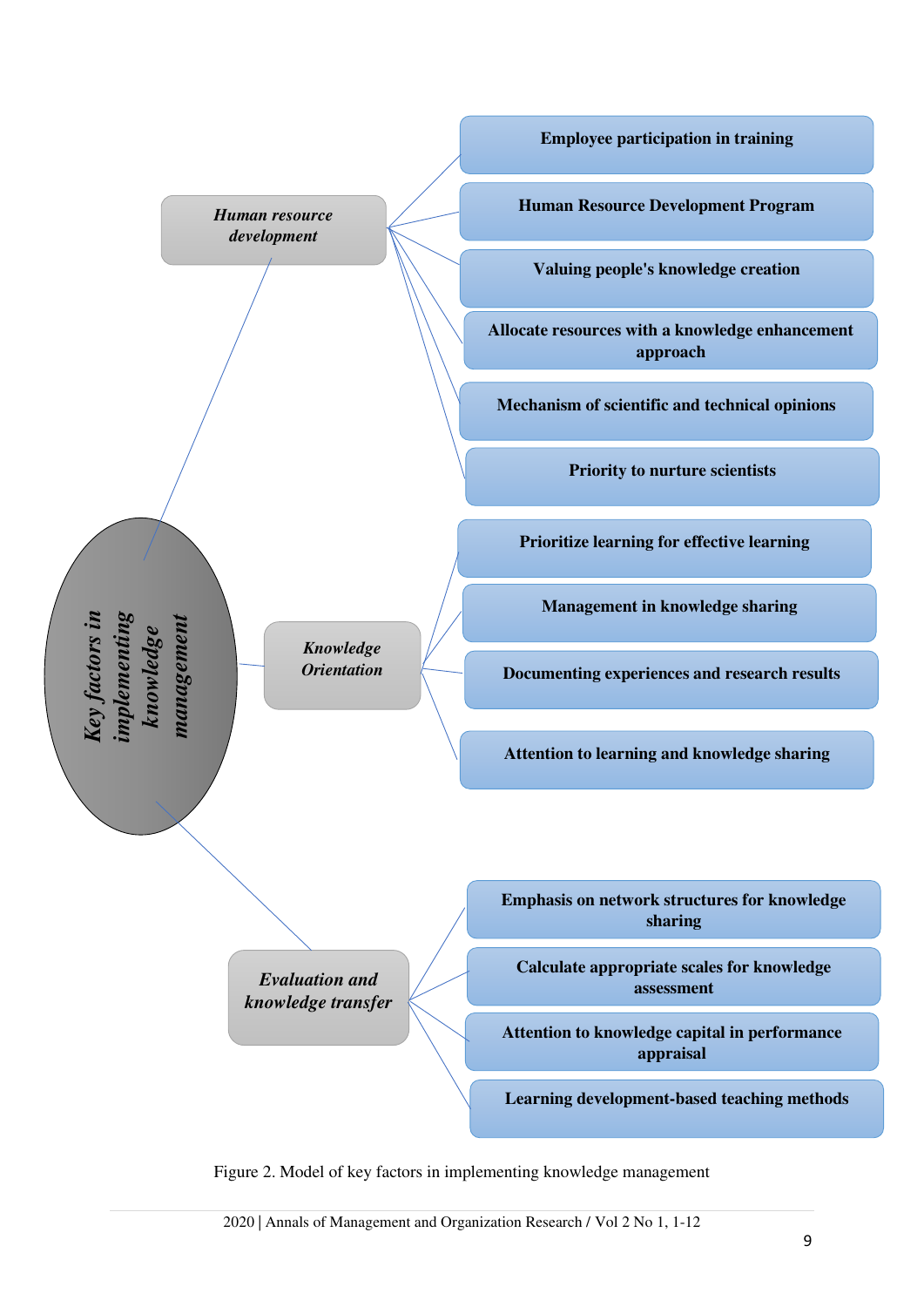## **5. Conclusion**

Results obtained from the relationship matrix, there is a relationship between all dimensions and items. Also, some relationships are strong and some are weak. Finally, the conceptual model is accepted in the literature section. In the next part, the prioritization of dimensions is determined so that the first to third priorities of the dimensions are related to human resource development, knowledge-based orientation, and evaluation and knowledge transfer. If in the initial model only all dimensions are mentioned without any prioritization. Also, all components related to dimensions were accepted. Finally, the model (Figure 2) is accepted.

Also, to establish a knowledge management system in the organization, we need a model and framework for deployment, which is presented in 7 steps and the actions that are required in each step are as follows:



Figure 3. Step-by-step model of requirements for establishing a knowledge management system in the organization

#### • **Pre-programming**

- − Holding coordination meetings with experts
- − Holding symposium workshops
- Understanding the current situation of organizations and companies
- Assess the current state of knowledge management in the organization

## • **Identify Knowledges**

- Formation of specialized working groups
- − Drawing a knowledge tree
- − Future research and determination of future required knowledge

#### • **Evaluation and selection of Knowledge**

- Develop criteria for measuring and evaluating knowledge
- − Develop a method for applied knowledge assessment
- − Obtaining the opinions of specialized working groups
- − Category of knowledge

### • **Knowledge Management**

Select the appropriate sample with the opinion of the organization's knowledge experts Identify knowledge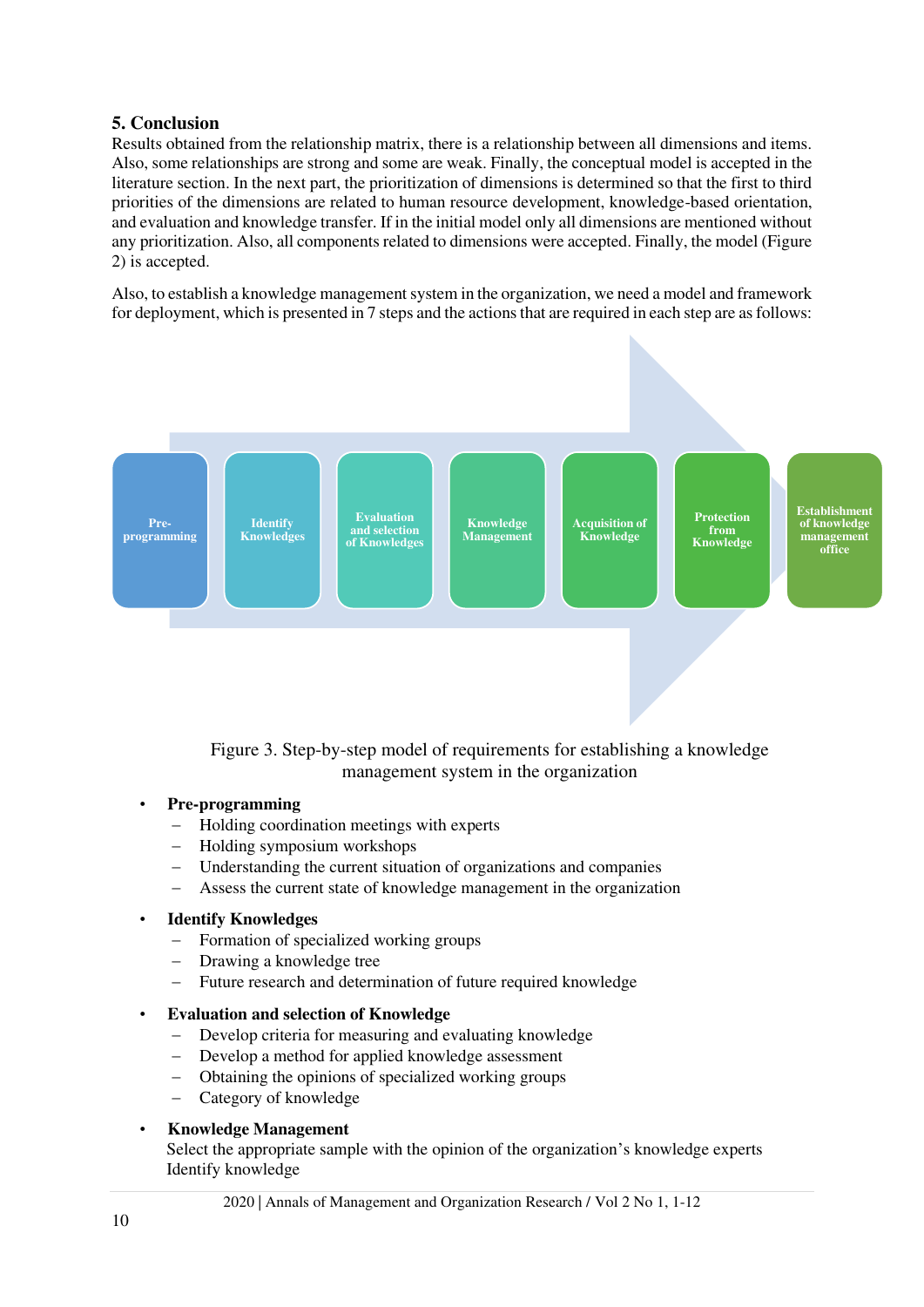#### • **Acquisition of Knowledge**

- − Select a sample to perform the processes
- − Identify knowledge holders
- − Determining the level of mastery of knowledge holders
- − Determining the appropriate method of knowledge transfer

#### • **Protection from Knowledge**

- − How to maintain and update the knowledge management system
- − Knowledge protection programs
- − Knowledge application program

#### • **Establishment of Knowledge Management Office**

- − Develop a structure and job description for employees
- − Appoint training experts

#### **References**

- <span id="page-10-5"></span>Al-Kurdi, O. F., El-Haddadeh, R., & Eldabi, T. (2020). The role of organisational climate in managing knowledge sharing among academics in higher education. International *Journal of Information Management*, 50, 217-227.
- <span id="page-10-1"></span>Alrawi, K., & Elkhatib, S. (2009). Knowledge management practices in the banking industry: Present and future state-case study. *Journal of Knowledge Management Practice, 10*(4), 68-84.
- <span id="page-10-7"></span>Ansari, M., Youshanlouei, H. R., & Mood, M. M. (2012). A Conceptual model for success in implementing knowledge management: A case study in Tehran municipality.
- <span id="page-10-2"></span>Arif, M. J., & Shalhoub, M. H. B. (2014). Critical success factors with its effective role in knowledge management initiatives in public and private organizations in saudi Arabia: experts perspectives. *Life Science Journal, 11*(6), 636-645.
- <span id="page-10-9"></span>Ayatollahi, H., & Zeraatkar, K. (2020). Factors influencing the success of knowledge management process in health care organisations: a literature review. *Health Information & Libraries Journal, 37*(2), 98-117.
- <span id="page-10-8"></span>Choy, C. S., & Suk, C. Y. (2005). Critical factors in the successful implementation of knowledge management. *Journal of Knowledge Management Practice, 6*(1), 234-258.
- <span id="page-10-4"></span>Fuller, S. (2012). *Knowledge management foundations*: Routledge.
- <span id="page-10-12"></span>Ghomi, H., & Barzinpour, F. (2018). Identifying the success factors of knowledge management tools in research projects (Case study: A corporate university). *Management Science Letters, 8*(8), 805-818.
- <span id="page-10-0"></span>Ghorbani, S., & Khanachah, S. N. (2020). Providing a framework for knowledge sharing in knowledgebased organizations according to social capital indicators. *Annals of Management and Organization Research, 1*(4), 271-284.
- <span id="page-10-11"></span>Huang, L.-S., & Lai, C.-P. (2012). An investigation on critical success factors for knowledge management using structural equation modeling. *Procedia-Social and Behavioral Sciences, 40*, 24-30.
- <span id="page-10-6"></span>Jain, A. K., & Moreno, A. (2015). Organizational learning, knowledge management practices and firm's performance. *The Learning Organization*.
- <span id="page-10-13"></span>Karami, M., Alvani, S. M., Zare, H., & Kheirandish, M. (2015). Determination of critical success factors for knowledge management implementation, using qualitative and quantitative tools (case study: Bahman automobile industry). *Iranian Journal of Management Studies, 8*(2), 181-201.
- <span id="page-10-3"></span>Kluge, J., Stein, W., & Licht, T. (2001). *Knowledge unplugged: The McKinsey global survey of knowledge management*: Springer.
- <span id="page-10-14"></span>Kumar, S., Singh, V., & Haleem, A. (2015). Critical success factors of knowledge management: modelling and comparison using various techniques. *International Journal of Industrial and Systems Engineering, 21*(2), 180-206.
- <span id="page-10-10"></span>Krejcie, R. V., & Morgan, D. W. (1970). Determining sample size for research activities. *Educational and psychological measurement*, 30(3), 607-610.
- Massaro, M., Handley, K., Bagnoli, C., & Dumay, J. (2016). Knowledge management in small and medium enterprises: a structured literature review. *Journal of knowledge management*.